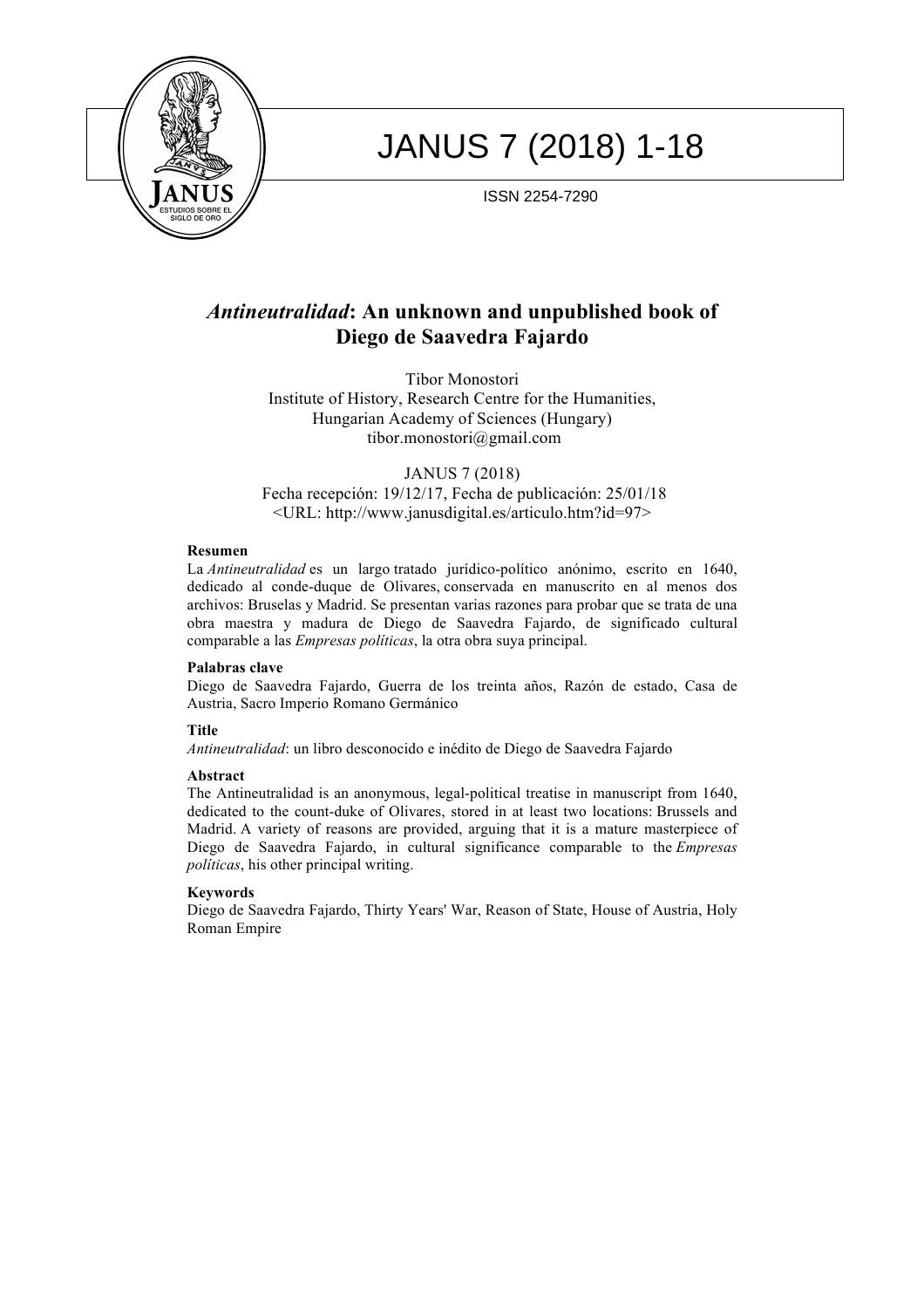

The quest for unknown or lost writings of Diego de Saavedra Fajardo (1584-1648), Spanish diplomat and writer has been a continuous effort of scholars since modern philology and historiography were born, and since the middle of the  $20<sup>th</sup>$  century almost no decade passed without the publication or analysis of newly discovered texts in substantial volumes<sup>1</sup>. Such discoveries are inevitable, given the complex itinerary of the Spanish diplomat over 30 years in dozens of early modern states and the range of libraries, archives and manuscript collections where the documents are stored<sup>2</sup>. Vast volumes of correspondence are being published, several texts have been recently uncovered and edited or reedited as scholarship gathers material, publishes papers and makes progress<sup>3</sup>.

These efforts have yet to produce any evidence of a text similar to the magnitude and significance of his most important work, the *Empresas políticas.*  In the pages that follow, a variety of reasons are provided to substantiate two claims:

A) The Spanish diplomat wrote in 1640 the anonymous *Antineutralidad<sup>4</sup>*, consisting of nearly 200 pages, that I first found in the Miscellaneous collection of the National Archives of Belgium in Brussels<sup>5</sup>, then

I'm grateful to the "Lendület" Holy Crown of Hungary Research Group (Institute of History of the Research Centre for the Humanities of the Hungarian Academy of Sciences, Budapest, Hungary), led by Géza Pálffy, for their support.

<sup>1</sup> Since then, key contributors include González Palencia and the *Obras completas* (1946), Fraga (1998 [1955]), Aldea Vaquero and the *Correspondencia* (1986-2008), a compilation of texts, the *Rariora et Minora* edited by Villacañas (2008), Monostori (2011) and Boadas (2015). 2 Besides the key archives of the former dynasty of Austria (Simancas, Vienna and Brussels),

original documents are archived in Germany (eg Munich), Italy (eg Vatican) and France (eg Franche-Comté), among other countries and locations. <sup>3</sup> New editions have shed new light and opened up new perspectives on the *corpus* of Saavedra

Fajardo, like that of the *Empresas políticas* in López Poza (1999) or the Sánchez Jiménez - Sáez (2014) edition of his writings related to the Swiss cantons.

<sup>4</sup> *Antineutralidad. Tratado y discurso jurídico-político en que se prueba claramente que los electores, príncipes y estados del Imperio Romano Germánico no pueden ser neutrales, sino tener siempre el partido del Emperador contra cualesquiera príncipes dentro y fuera del Imperio. Compuesto por el bueno y fiel vasallo.*

<sup>5</sup> AEB, *Manuscrits divers* 1228, recently renumbered to 640 (196 unnumbered pages).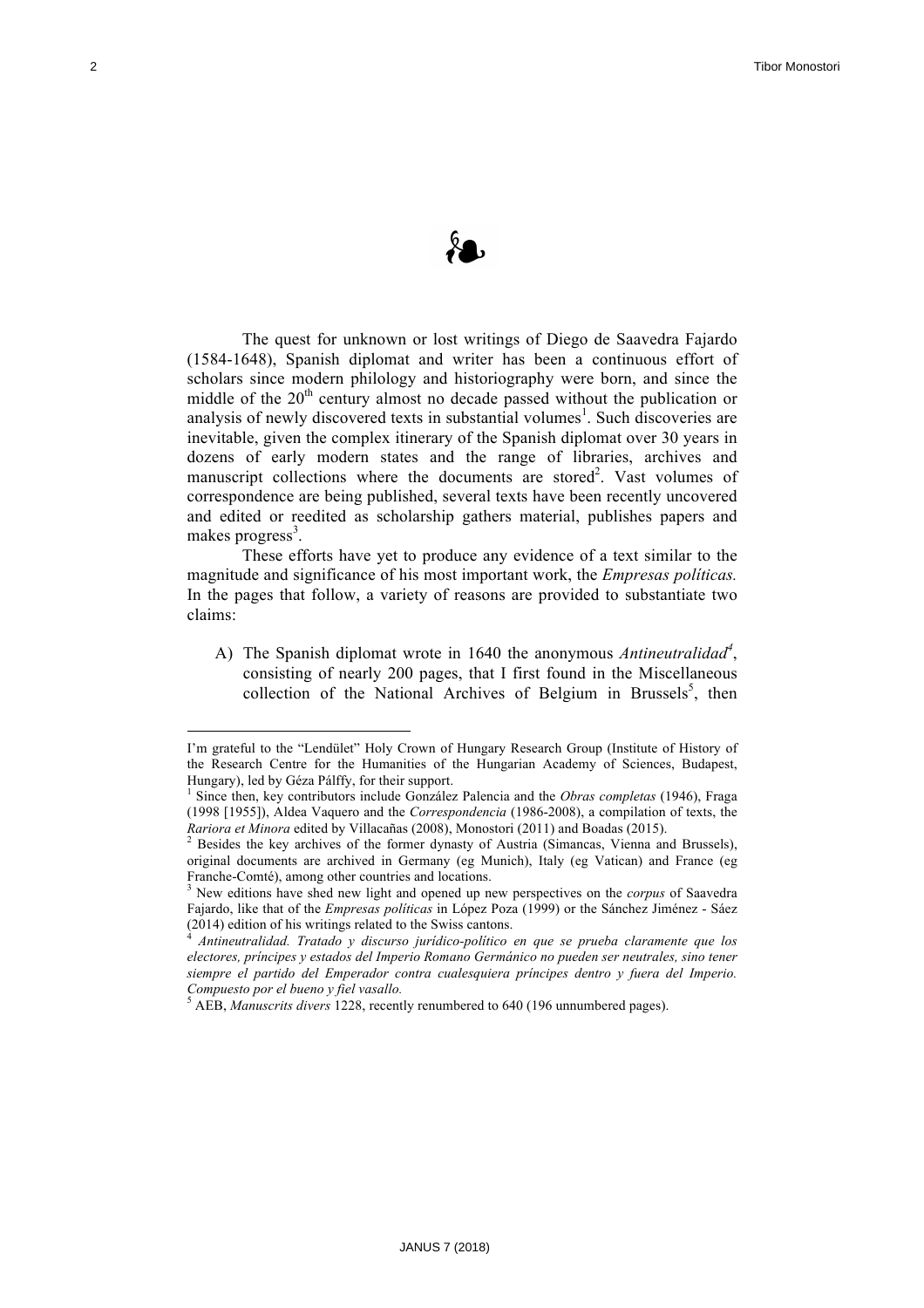discovered in the Biblioteca Nacional de España $^6$ , the latter with a twopage anonymous letter of dedication to the Count-Duke of Olivares<sup>7</sup>, prime minister of Philip IV, King of Spain (1621-1665).

B) The legal and political treatise is a mature masterpiece of the diplomat, in cultural significance comparable to the *Empresas políticas*.

In terms of the transcriptions of the original sources, all texts have been modernised: capitalisation and punctuation have been standardized, and spellings have been corrected. The numeration of the references to the *Antineutralidad* will follow that of the BNE text, since the Brussels text is unnumbered.

# **THE** *ANTINEUTRALIDAD***: CONTENT AND STRUCTURE**

The purpose of the book was to convince the princes and states of the Holy Roman Empire that they must support and be faithful to the Emperor, Ferdinand III (1637-1657). According to the text, Ferdinand had the support of the biggest and strongest empire of the world, Spain. Key enemies were France, Sweden and their allies, and in a wider perspective, the Ottoman Empire. Being neutral towards other European powers was against the laws, and had many inconveniences and disadvantages. The Peace of Prague  $(1635)^8$  should be considered as *status quo*. The argumentation is backed by at least 357 quotes, many of them inserted in the manuscript in latin and referenced in the margin, primarily from classical authors and legal texts, and to a smaller extent from the Bible and medieval or early modern history books.

Another, secondary purpose of the book was to synthesize, integrate and systematize the reason of State of the Spanish Monarchy in the context of divine providence and the history of the world, including the end times in Christian eschatology.

The book has four major parts:

<sup>&</sup>lt;sup>6</sup> BNE Mss 432. I. ff. 1r-73v. (142 pages in a very condensed format)<br>
<sup>7</sup> BNE Mss 432. I. f. 2bisr-2bisv.<br>
<sup>8</sup> The Peace of Prague, a central theme of the *Antineutralidad*, was signed by Emperor Ferdinand II (1619-1637) and the prince-elector John George I of Saxony (1611-1656), on behalf of the majority of Protestant princes and states of the Holy Roman Empire. It ended the major religious conflicts and the civil war in the Empire, forbade confederations with foreign states, intended to create one single imperial army and granted amnesty to those princes who deliberately fought against the Emperor.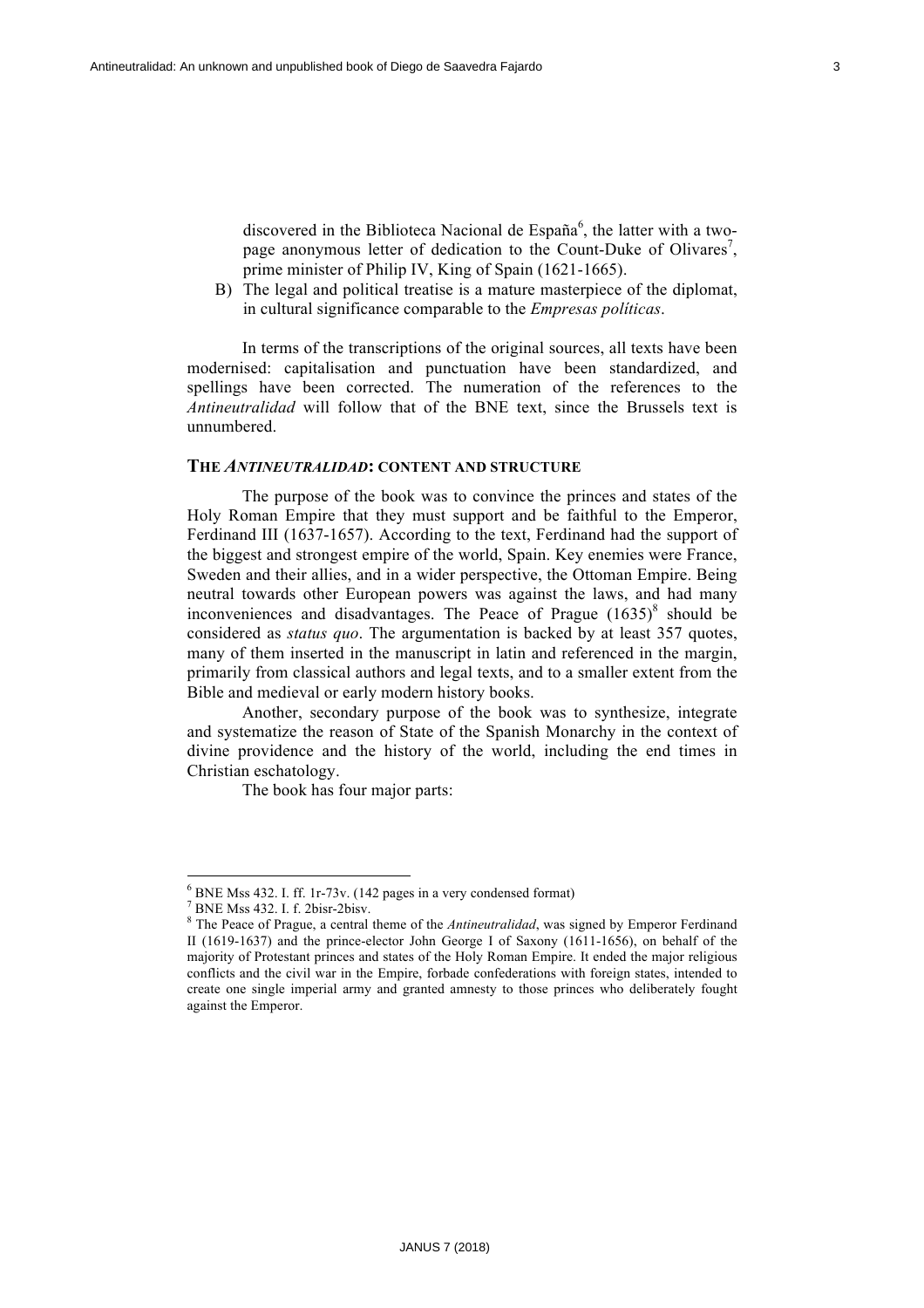1. An introduction with two subdivisions: an invocation (*A la Germania*<sup>9</sup> ) and a more detailed "table of contents" in prose (*Motivo del autor y argumento de la Antineutralidad*) 10. It describes the chaotic situation at the end of the Thirty Years' War, the threat that France and Sweden represented for the public peace of the Empire and why neutrality with these enemies was disadvantageous and dangerous for the Empire.

2. The core part is the twenty-four propositions (in many cases broken down into subpoints) that back the main argumentation of the book. They argue against the practice of neutrality in the Empire from different angles<sup>11</sup>. The propositions can be grouped into subdivisions:

> - *Biblical* (propositions 1-2): the divine law of the Old and the New  $Testament<sup>1</sup>$

> - *Predominantly legal, combined with international politics of his time* (propositions 4-15 and 20): the governance of the Holy Roman Empire, international law (*ius gentium, derecho de gentes*), civil law, canonical law, the principal Golden Bull of the Empire  $(1356)^{13}$ , the historical constitutions of the Empire from 1495 to 1576, the rulings of the Imperial Chamber Court of Speyer, the Peace of Prague, the general obedience that the electors, princes and states of the Empire must express towards the Emperor, as well as their fidelity, and the feudal oath of fidelity, the feudal law, the office and the power of the electors, princes and the states and the Peace of Augsburg  $(1555)^{14}$ .

> *- Arguments concerning political theory and reason of State*, *combined with international politics of his time* (3, 16-17 and 21-24): the 3 forms of political governments (aristocratic, democratic and monarchical) and their theory, the office and power of the electors, princes and states, the piety, reverence, fidelity and love they must have towards the Empire as a common homeland, their private security, public security and conservation of the Empire, the liberty of

<sup>&</sup>lt;sup>9</sup> AN 3r-4v.<br><sup>10</sup> Ibid. 5r-7v.<br><sup>11</sup> Ibid. 7v-49v.<br><sup>12</sup> Ibid. 7v-10r.<br><sup>13</sup> *Bulla Aurea*, a set of constitutional rules introduced at the imperial diets in 1356, supervised by the Emperor Charles IV (1355-1378). It normalised the election process of the Holy Roman Emperors (more precisely, the King of the Romans), among many other minor decrees. <sup>14</sup> Ibid. 10v-26v. and 31r-31v.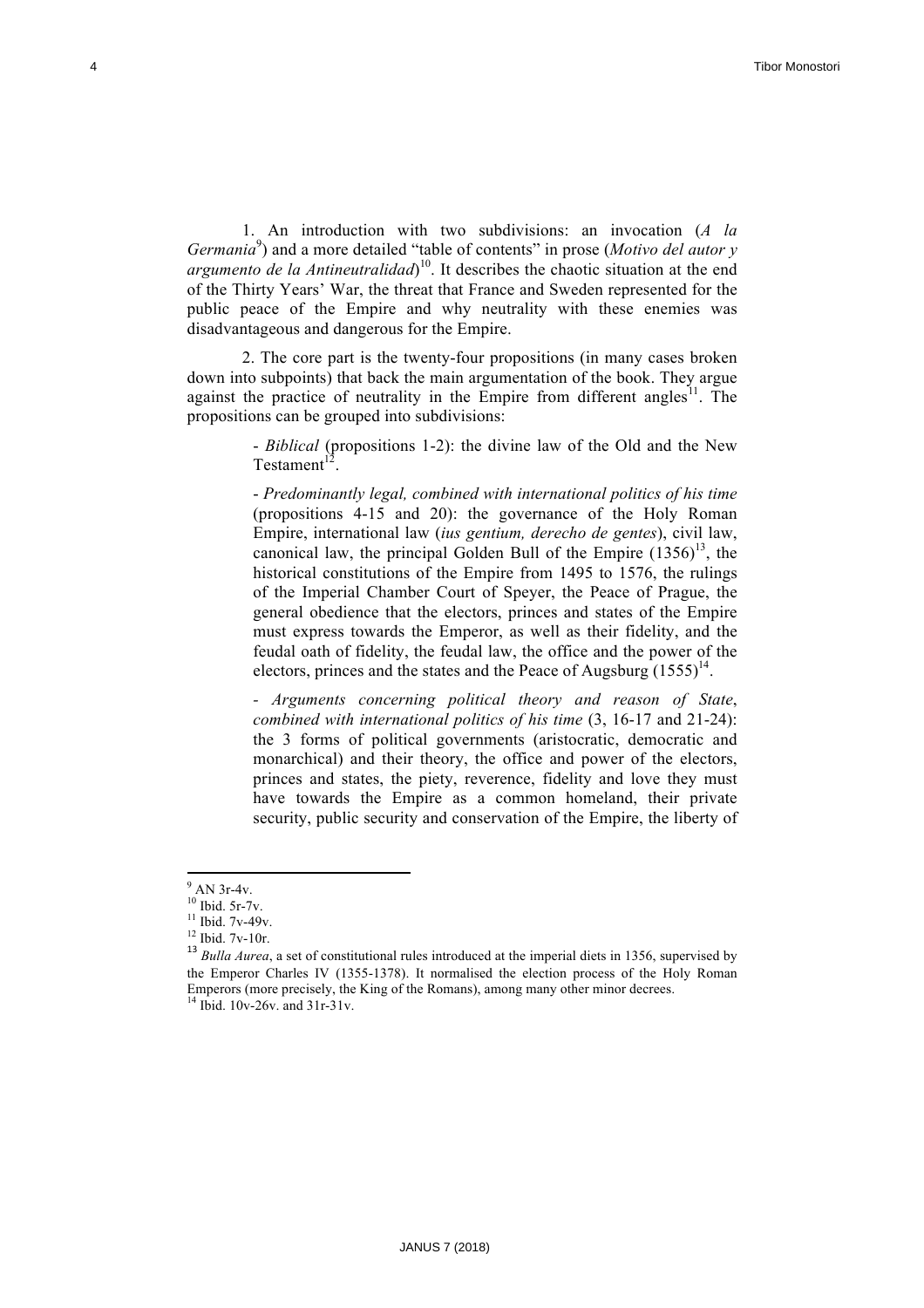the Empire, the honor, power, value, fame, reputation of the German *natio* and the dignity and greatness of the Empire<sup>15</sup>.

*- Historicism* (18-19): although most of the other points are infused with the regular historicism of the medieval and early modern era, in case of these two chapters there is a greater emphasis on reasons and sources: the proven track record of the faith and constancy of Germany towards the homeland is highlighted, as well as their ancient sincerity, integrity and fidelity<sup>16</sup>.

3. Counterarguments against the propositions and counterresponses to the counterarguments (*Argumentos contrarios con sus respuestas*) 17, broken down into 12 points, that can be regrouped into specific categories: historical examples that seem to show the benefits of being neutral (but for the author, they do not), the denial of the monarchical nature of the Empire and the limitations of the Emperor by the constitutions, the liberty of the princes and states and the balance of power (and the affirmation of the author that yes, the Empire is monarchical), the rights of the weak against any oppressors within the Empire and the possibility of signing an alliance with an external power (and the author's counterarguments), the negative effects of the *monarchia universalis* (the medieval and early modern concept of a dominant global, leading power) of the Habsburg dynasty (and the author's justification that it is divine and beneficial), this last point being the most extensive, and finally, the benefits of neutrality and the abuses of the armies of the Emperor (both with their counterarguments)<sup>18</sup>.

4. A special section with advice to Germany (*Advertimiento*) 19, an extended and detailed summary of the previous chapters, an overview of how the Ottoman Empire conquered Europe and a future vision about liberating all the continent from the yoke of the Ottomans (making them equal to Sweden and France). The work ends with a long quote from Ovid (*The Art of Love*).

<sup>&</sup>lt;sup>15</sup> Ibid. 10r., 25r-28v. and 32r-49v.

<sup>&</sup>lt;sup>16</sup> Ibid. 29r-31r.<br><sup>17</sup> Ibid. 49v-60v.<br><sup>18</sup> This point was needed, since neutrality as a political concept can be beneficial under certain circumstances (outside of Germany) according to Empresa 95 of the *Empresas políticas* and according to Saavedra's own diplomatic experience. <sup>19</sup> *Advertimiento a los electores, príncipes y estados del Imperio para que procuren conformarse* 

*a la Paz de Praga, uniéndose todos y siguiendo el partido del Emperador para poder después llevar las armas comunes, si quisieren, contra el Turco, y otros infieles, y recuperar el Imperio del Oriente.* Ibid. 60v-73v.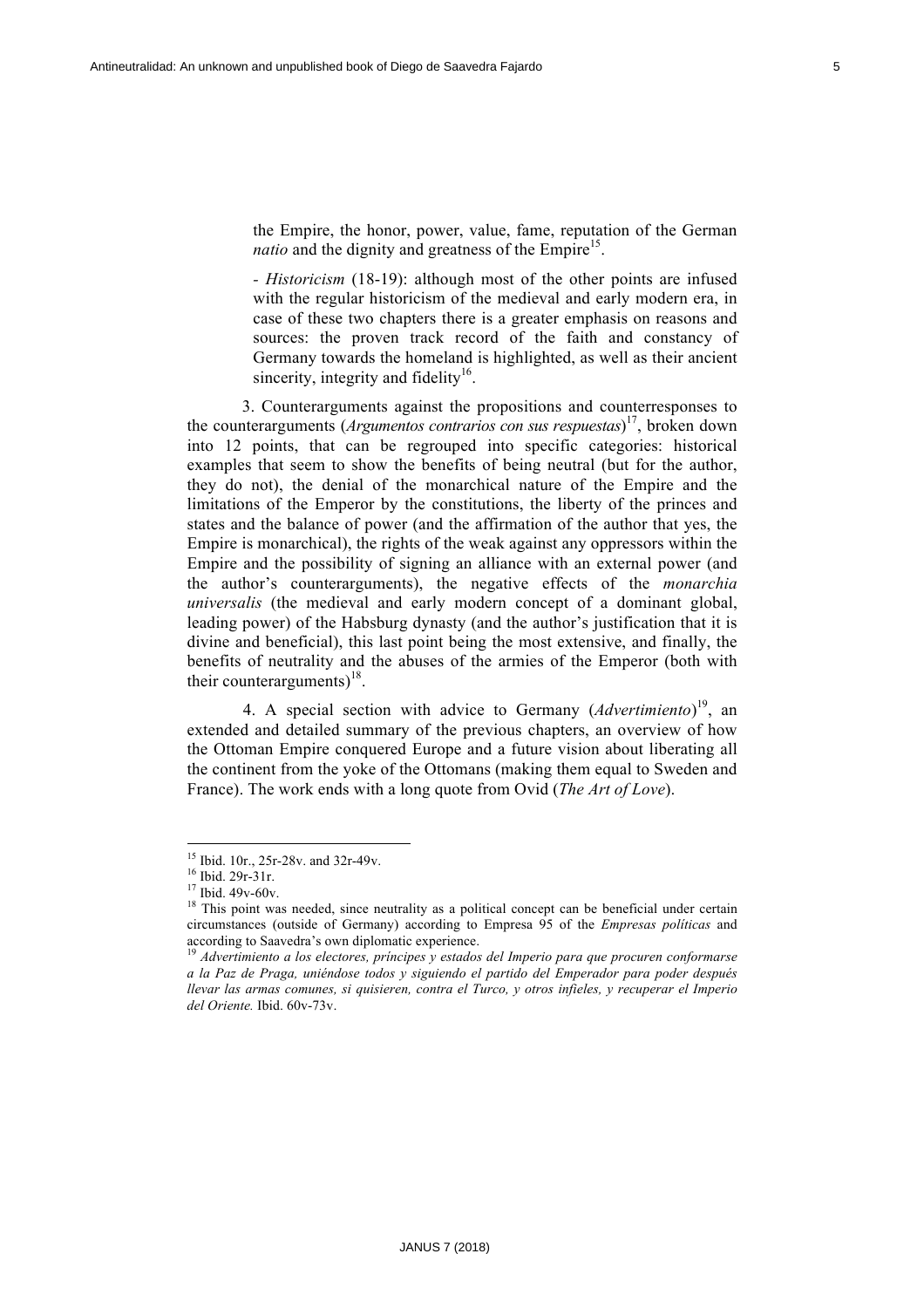# **CONTEXT: THE DIPLOMAT'S OTHER WRITINGS FROM 1640**

One of the proofs that this work was written by Saavedra Fajardo is that he wrote three shorter (until 2009 unknown as well, and still unpublished<sup>20</sup>) discourses from the same year (August and September), with similar topics and arguments, found in the same archive.

Saavedra Fajardo spent 15 years in the Holy Roman Empire, wandering from the Netherlands to Italy, from the Franche-Comté to Vienna, becoming one of the best formed professional of the Spanish Monarchy in all matters related to Germany and to the Emperor during this period<sup>21</sup>.

No doubt – if such a category had existed, the Spanish nobleman would have been granted citizenship in the Central European Habsburg Monarchy. He visited Vienna multiple times, where the Spanish Embassy developed into a financial and logistical centre of the world empire. During many years, he received his salary from there $^{22}$ . While Saavedra Fajardo ceaselessly sent his letters to Madrid and Brussels $^{23}$ , he also attended several imperial diets and was actively involved in strategic missions, such as the journey of the Cardinal-Infante Ferdinand of Austria, governor of the Spanish Netherlands (1634– 1641), the brother of Philip IV, from Italy to Brussels in 1634, or supervising some of the military and logistical supplies to the Franche-Comté.

In Regensburg, Saavedra Fajardo represented the Spanish interests and voted at the diet. $^{24}$  The recurring topics of his diplomatic correspondence from Regensburg before the start of and during the diet (from August 1640 until March  $1641^{25}$ ), such as the Peace of Prague, the approach of the diet to the participation of France and Sweden and neutrality, and the development of the negotiations for a universal peace treaty, are constant topics of the *Antineutralidad*.

<sup>&</sup>lt;sup>20</sup> Monostori (2011). <sup>21</sup> For a general introduction on his diplomatic missions, political philosophy, the concept of the reason of State, and influences, see Fraga (1998), Rosa de Gea (2010), and the introduction of López Poza (1999) to her edition of the *Empresas políticas*. <sup>22</sup> Descargo y data del dinero de su Majestad que yo, Baltasar Walderode he gastado en cosas de

su real servicio por órdenes del excelentísimo señor conde de Oñate, embajador extraordinario de su dicha Majestad en Alemania, desde el 20 del mes de agosto 1634 hasta fin del año de 1635. ÖstA, HHStA, Staatenabteilung, Diplomatische Korrespondenz, Spanien, Varia, Karton 7a, ff. 20r–49r. Género octavo: Diferentes ayudas de costa que se ha dado en esta embajada… (ff. 42r–

<sup>45</sup>v). From 10 years later, in 1644 another source confirmed the same: Fraga (1998: 336-337). 23 In the AEB these are collected into 16 volumes: *Secrétairerie d'État et de Guerre,* 342–345, 385–396. <sup>24</sup> Fraga (1998: 285-302). <sup>25</sup> AEB SEG 342-343, passim.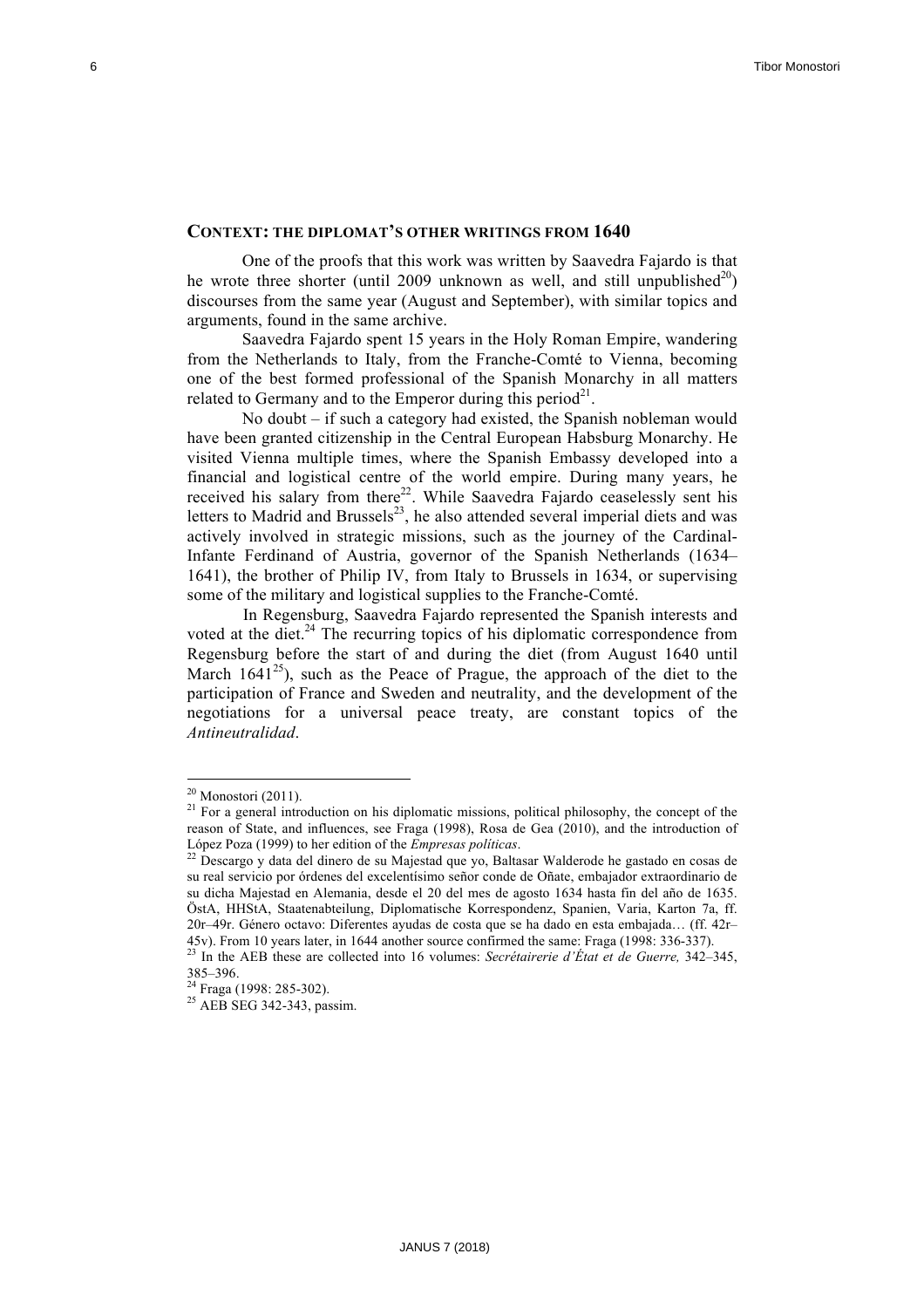The Spanish diplomat met Emperor Ferdinand III, his family and the members of his councils several times, to discuss political matters. As part of his relentless struggles to convert them and the German princes into closer friends, and followers and supporters of the Spanish cause in the Empire, he wrote pamphlets, letters and discourses.

Among the 1640 discourses, the first is titled "If the Emperor should help the [Spanish] Netherlands on this occasion" against the Dutch<sup>26</sup> and his answer is evidently yes. It has a dialectic nature, like that of the *Antineutralidad*. There is a first part where the counterarguments are listed, and a second where the affirmative reasons are itemized, point by point. The author argued that the fear of the alliance between Vienna and Madrid is baseless, since that axis is the guarantee of the preservation of the Empire, as shown in the text by the mentions of military interventions of the Spanish Monarchy when the Empire was threatened by external powers – a recurring theme of the *Antineutralidad*.

The second discourse derived its name from the secretary of the Brussels state office on the original document as "The discourse of don Diego de Saavedra about the conveniences to cancel the imperial diet<sup> $27$ </sup>. This is a very diverse discourse, covering the need for a union of the princes of the Empire against France and Sweden, a reflection on whether to wage a defensive or an ofensive war against them, with an analysis of the current strategies of the European powers on the battlefield, the dangers of neutrality, and about how to achieve a universal peace, how to deal with the Swiss cantons and how to strengthen the diplomatic net of the dynasty in Northern Europe.

The third discourse has an informal title as well: "It is not Spain that creates enemies in the Empire", a discourse requested by one of the council members of the Emperor<sup>28</sup>. As per the reasoning, the two branches of the *Casa de Austria* must move in the same direction and must have common objectives, since such unity was the only guarantee of a European peace, stability and wellbeing for the Holy Roman Empire, because:

- Divine providence established the power of the dynasty and wants them to stay together

<sup>26</sup> *Si el Emperador debe socorrer los Países Bajos en la ocasión presente*. Saavedra Fajardo to the Cardinal-Infante Ferdinand. Regensburg, 26 August 1640. AEB SEG, 342, ff. 244r–245v

<sup>).&</sup>lt;br>Discurso de don Diego Saavedra y Fajardo sobre las conveniencias que hay para que se *deshaga esta dieta, dado a su Majestad cesárea.* AEB SEG 342, ff. 254r–259v. <sup>28</sup> "…un ministro cesáreo me propuso que convendría hacer un papel desengañando a los de esta

dieta, de que no es España quien causa enemigos al Imperio, he hecho ese y lo he dado al Emperador para que si le pareciese bien se imprima en alemán". Saavedra Fajardo to Philip IV. Regensburg, 12 September 1640. AEB SEG 343, ff. 11r–11v. The discourse: *Ibid*., ff. 13r–16r.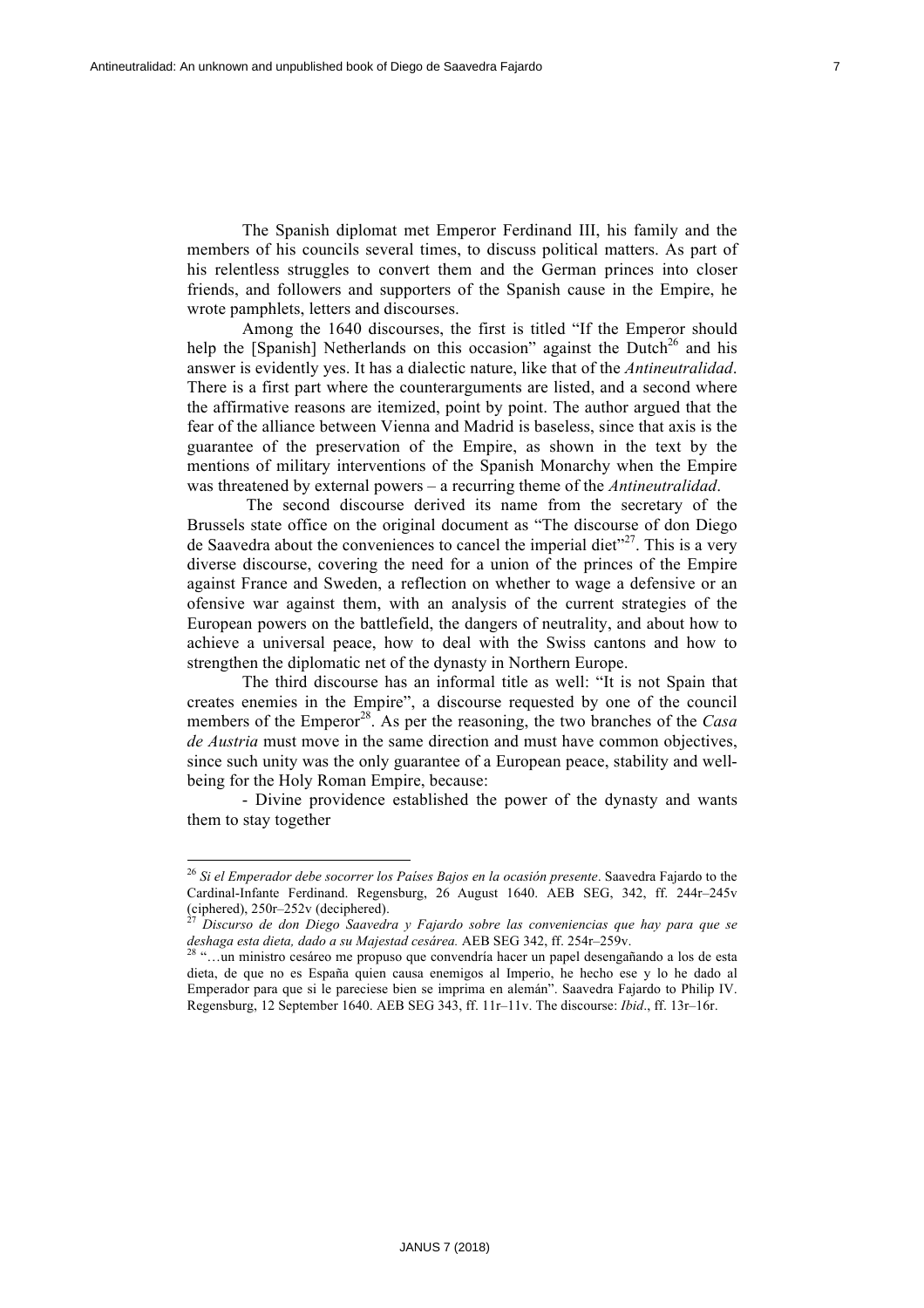- The history of the dynasty shows clearly that in the  $16<sup>th</sup>$  century Spain supplied enormous financial, military and political support to the Empire and to Vienna in their fight against the Protestants, France and the Ottoman Empire

- In the present days, Spain still provides troops and money to the common cause

- Spain does so even if these assistances menace their own political integrity and peaceful development

- The reason of State of the Holy Roman Empire and the Habsburg Monarchy is to have stronger ties with Spain

- The two branches of the dynasty have the strongest link possible: they share the same blood

- The Spanish monarch was the leader of the Burgundian Circle in the Empire (which included the Free County of Burgundy, the Low Countries and other territories in present day France), and as a consequence, a German prince. The Emperor was a German prince as well and both were obliged to help each other in any case of need.

Some of these themes, like that of the Burgundian Circle, the Ottomans and divine providence seem to be disconnected at first glance, but in the argumentation of Saavedra Fajardo they melt together and constitute a complete arsenal of diplomatic, political and rhetorical weapons and thoughts, and are totally interconnected.

An illustrative example of this is the fight against the Ottoman Empire (and against all offensive powers outside of the Holy Roman Empire) and its legal background, which is a repeated subject in Saavedra Fajardo's writings of 1640, the *Antineutralidad* included. Spain played an instrumental part in the wars against the Ottoman Empire, and it was not just a rhetoric *topos*. The kings of Spain had twofold responsibility towards the Emperor: as a family member, and (since 1548) as the head of the Burgundian Circle<sup>29</sup>. In that role, Spain was obliged to pay fixed sums of money to the Emperor to finance his wars against the Turkish, as was the case for the other circles (*Reichstürkenhilfe*). However, Philip II, King of Spain (1556-1598) suspended the payments in 1566, and subsequently issued the aid only partially, causing a long period of resentment between the two branches of the dynasty, closely related to the different ways that they looked at the situation in the Netherlands. Still, the money towards Vienna kept flowing through many channels.

The Spanish interest in the eastern battlefields waned after the victorious battle of Lepanto (1571), then increased anew during the Long Turkish War (1593–1606), but never equalled that of the reign of Emperor

 

 $29$  Rauscher (1999).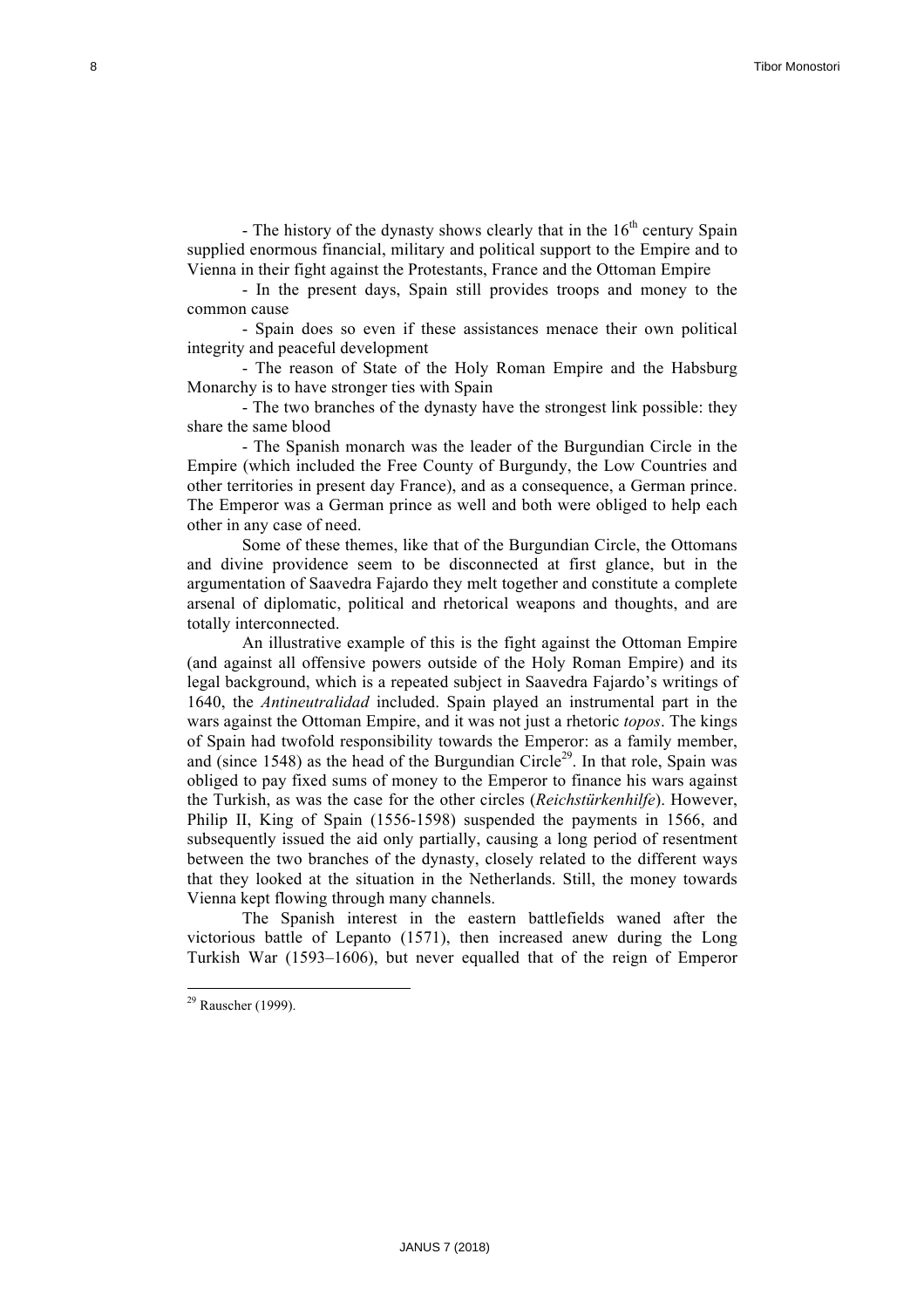Charles V  $(1519-1556)^{30}$ . Sending troops was replaced by sending money in cash and precious metal by the end of the sixteenth century (2.5 million escudos during the Long War $^{31}$ , and when this situation changed at the beginning of the Thirty Years' War, soldiers could be stationed in the Holy Roman Empire and (with substantial amounts of cash) used against the Protestant princes and France, due to the long-standing peace with the Ottoman rulers.

Although France was Catholic, it was not difficult for Saavedra and the Spanish diplomacy to find reasons against its political agenda. Besides the fact that Paris allied with the Ottoman Empire and many Protestant princes, Saavedra in his discourses liked to make use in 1640 of the Fourth Imperial Diet of Speyer of 1544, when France was declared enemy of the Empire, because of its alliance with Constantinople<sup>32</sup>. This is one example of many about how in the *Antineutralidad* the Murcian diplomat connected the dots and placed all external enemies of the Empire into the same category.

Saavedra's legal reasoning, which is much more fully elaborated in the *Antineutralidad,* provides an insight into a less-known facet of the Spanish Monarchy's political and diplomatic efforts and shows that there were strong and sound (although sometimes very anachronistic) legal reasons for Spain to stand its ground in Europe and maintain the *status quo*. It was not the lack of legal foundations that prevented the Emperor (even with the help of Spain) from reinforcing his authority in the Empire at the end of the Thirty Years' War, but the lack of military and financial power against the anti-Habsburg alliance.

#### **MAIN THEME – NEUTRALITY AND THE** *PAX AUSTRIACA*

The previous chapter provided a hint of the geopolitical strategy that was behind the foreign policy making of Madrid. The backbone of that strategy was the *Pax Austriaca*, the peace guaranteed by the Madrid-Vienna axis, as the primary foundation of the weakening Spanish hegemony in the world. From that angle, the neutrality of the princes and states towards the United Provinces in the 1620s, and later the neutrality towards Sweden and France in the 1630s was a major risk that Spain ran when it came to its dominance and to the vital cooperation of the two branches of the dynasty.

1640 was probably the last year in history when the *Pax Austriaca* still seemed to be sustainable for Spanish diplomacy, before continuous revolts and military defeats and the new balance of power swept the strategy from the table. Within a couple of years it turned out that the maintenance of a possible

 $\frac{30}{31}$  Korpás (2008).<br><sup>31</sup> Niederkorn (1993).

<sup>32</sup> AEB SEG 342, f. 250v. and 343, f. 15r.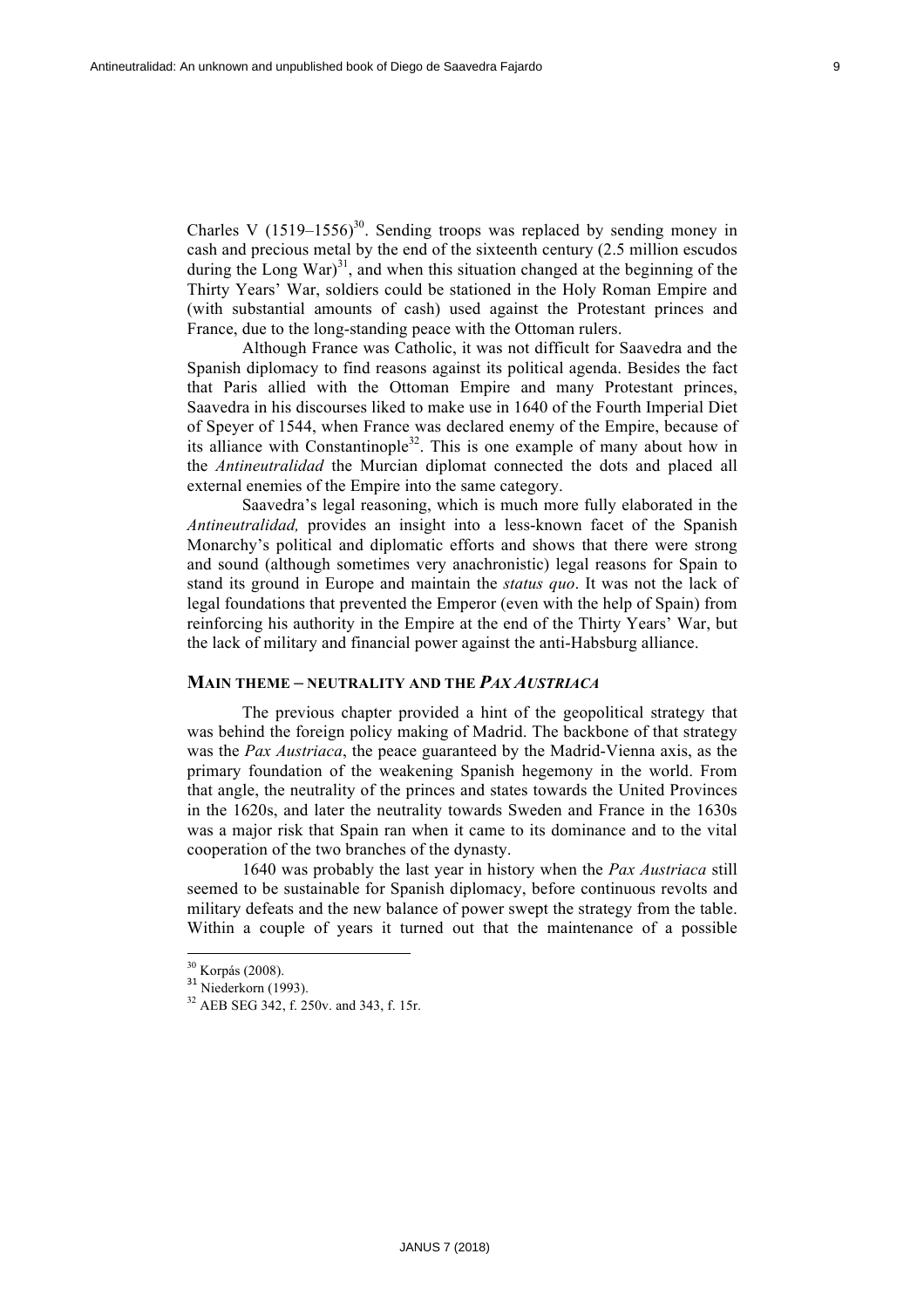European peace would not have been guaranteed even if it had been established by Habsburg control. The peace negotiations in Westphalia (1643–1648) and their outcome proved the contrary.

But in 1640 the final target still seemed to be attainable. The principal point of *status quo* as desired by the dynasty and by Saavedra Fajardo in the *Antineutralidad* (the Peace of Prague) was signed five years earlier. The signoff followed the last great victory of the combined Habsburg cooperation against their enemies, the battle of Nördlingen in August 1634 (referenced multiple times in the work), won jointly by the future Emperor Ferdinand III and the Cardinal-Infante Ferdinand, $33$  the subsequent reopening of the Spanish Road between Italy and the Low Countries and the signature of the formal and secret alliance between Madrid and Vienna in October 1634. Almost simultaneously, France declared war on Spain in May 1635.

These efforts were not about creating a stronger Spanish presence in Germany, since it was already there and settled, in the framework of the weakening *Pax Austriaca* and the *monarchia universalis* – it was about making it accepted and respected. The reasoning was in harmony and compatible with the real Spanish foreign policy, aimed at convincing the imperial states and princes of Germany to support Spain and the dynasty in general in their fight against France, Sweden and the Dutch, so that the peaceful hegemony of the Casa de Austria in Europe could be restored and maintained.

Going one step further, central to the foreign policy of Madrid were the defense of Catholicism, the defense of the heritage of Charles V and the defense of the monopoly of commerce with the New World. To achieve those targets, the primary objective was the defeat of the Dutch United Provinces (once part of the hereditary lands of the Spanish kings), and their reincorporation into the Monarchy, but at minimum to negotiate a beneficial peace with them. Consequently, the Count-Duke of Olivares strived for the creation of an alliance between the Emperor, the Spanish king and the Catholic princes of the Empire. Conservation, remedies and reputation: these were the key terms for him and for many of his generation. Spanish goals included selecting the right reason of State to use and keeping the *status quo* of the authority of the Habsburg dynasty, constantly advising on how to restore the weakening health and wealth of the Spanish economic and military power, and strengthening the still existing prestige and respect towards the Spanish Monarchy<sup>34</sup>.

<sup>&</sup>lt;sup>33</sup> On 6 September 1634, the allied forces of Bavaria, the Emperor and Spain won the battle of Nördlingen against the Swedish and Protestant imperial forces. On the Catholic side, the Spanish army was the biggest in terms of the number of soldiers.

<sup>&</sup>lt;sup>34</sup> The literature on Spanish hegemony in Europe, the vast network of the Spanish System, the history of the Spanish Road, the Spanish influence through allowances and orders given to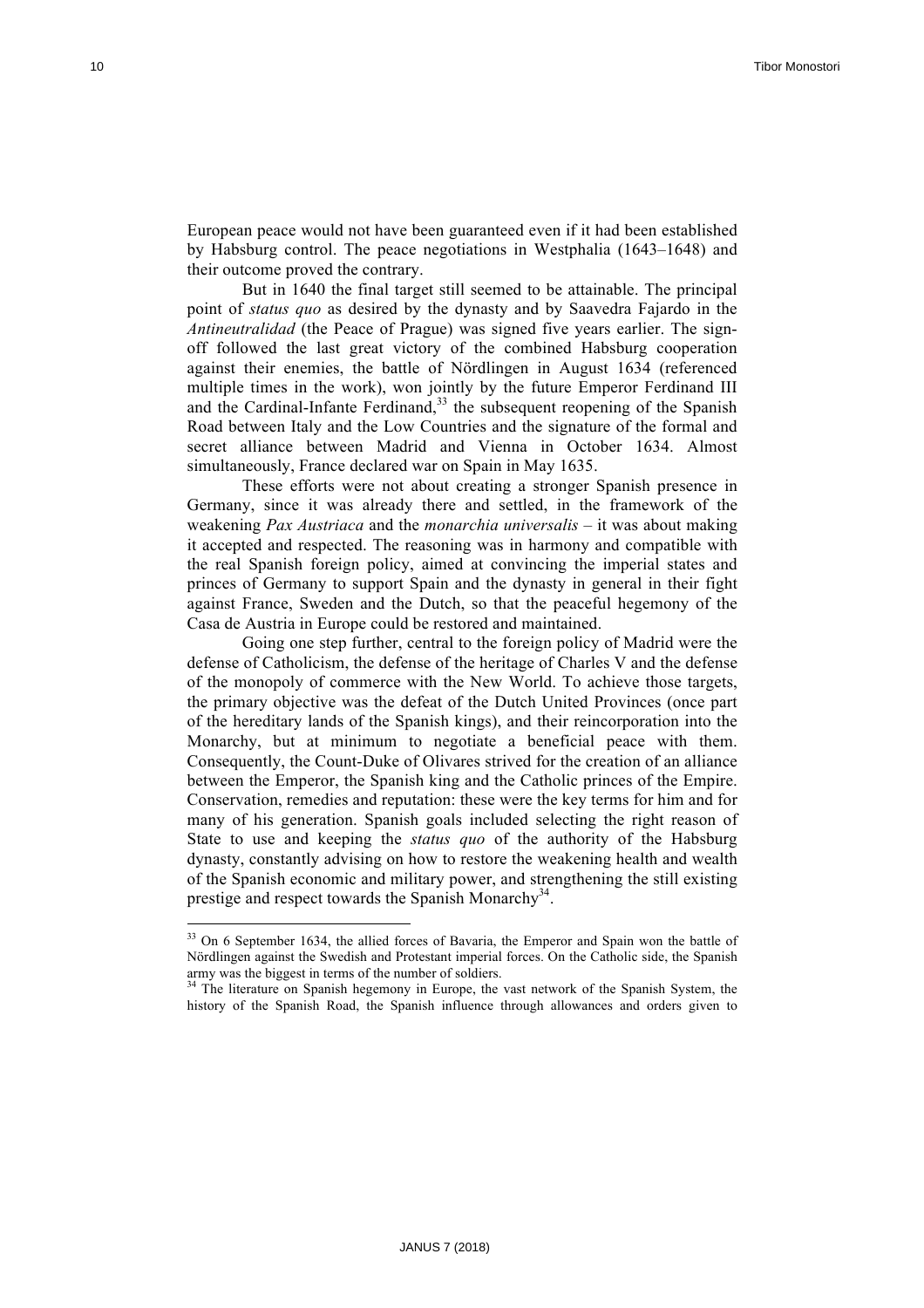As will be shown in the last chapter, Saavedra Fajardo, like others (politicians and men of letters) who defended the Spanish or imperial cause<sup>35</sup>, went one step further.

## **NATURE AND VARIETY OF THE SOURCES**

The clearest evidence of the authorship of the *Antineutralidad* is the selection and usage of its sources and their nature, number and variety.

The text utilizes at least 357 quotations, most frequently referenced in the margin: 33 from the Bible (9%), 132 from legal texts or texts supporting a legal argumentation (37%), 145 from classical authors (41%) and 47 from other sources, mostly books of history (13%).

With regards to the Bible and the classical authors, the selection is similar to that of the *Empresas políticas*. The most cited books of the Bible are Matthew, Joshua, Daniel, Proverbs and Deuteronomy, which are favoured parts of the Scriptures in the *Empresas políticas* as well. The *Antineutralidad* cites the same story of the moabites and the blood-like water of 2 Kings 3:22-23, as Empresa  $46^{36}$ .

| "Crecen con la concordia las cosas<br>pequeñas, y sin ella caen las mayores"<br>$-$ so begins Empresa 89 <sup>37</sup> .                                                 | "Que con la concordia crecen las cosas<br>pequeñas, y con la discordia las más<br>grandes se destruyen,  Esta sentencia<br>propongo a tus ojos por símbolo, O<br>Germania, éste es el argumento de los<br><i>advertimientos que te ofrezco</i> " – says<br>the author in the Introduction <sup>38</sup> . |
|--------------------------------------------------------------------------------------------------------------------------------------------------------------------------|-----------------------------------------------------------------------------------------------------------------------------------------------------------------------------------------------------------------------------------------------------------------------------------------------------------|
| "Grandes daños causó a los tebanos el<br>haberse querido mantener neutrales<br>cuando Jerjes acometió a Grecia." -<br>elaborates an idea from Empresa 95 <sup>39</sup> . | "En las historias griegas sirven de<br>ejemplo los tebanos que cayeron en<br>peligro por haber andado neutrales,<br>cuando el rey Jerjes vino a Grecia." – is<br>the version found in Antineutralidad <sup>40</sup> .                                                                                     |

<u> 1989 - Andrea San Andrea San Aonaichte ann an t-Aonaichte ann an t-Aonaichte ann an t-Aonaichte ann an t-Aon</u>

German princes and nobles, family ties and military cooperation and the concept of the *monarchia universalis* is extensive. Essential sources include: Elliott (1983), Bosbach (1988), Parker (1988), Ernst (1991), Aldea Vaquero (2000), Schmidt (2001) and Edelmayer (2002).

<sup>35</sup> Eg Tommaso Campanella in *The Monarchy in Spain* (1600).

 $^{36}$  AN 58r, and Empresa 46, p. 553.<br> $^{37}$  Empresa 89, p. 942.<br> $^{38}$  AN 4r.

 $^{39}_{39}$  Empresa 95, p. 987.<br><sup>40</sup> AN 36v.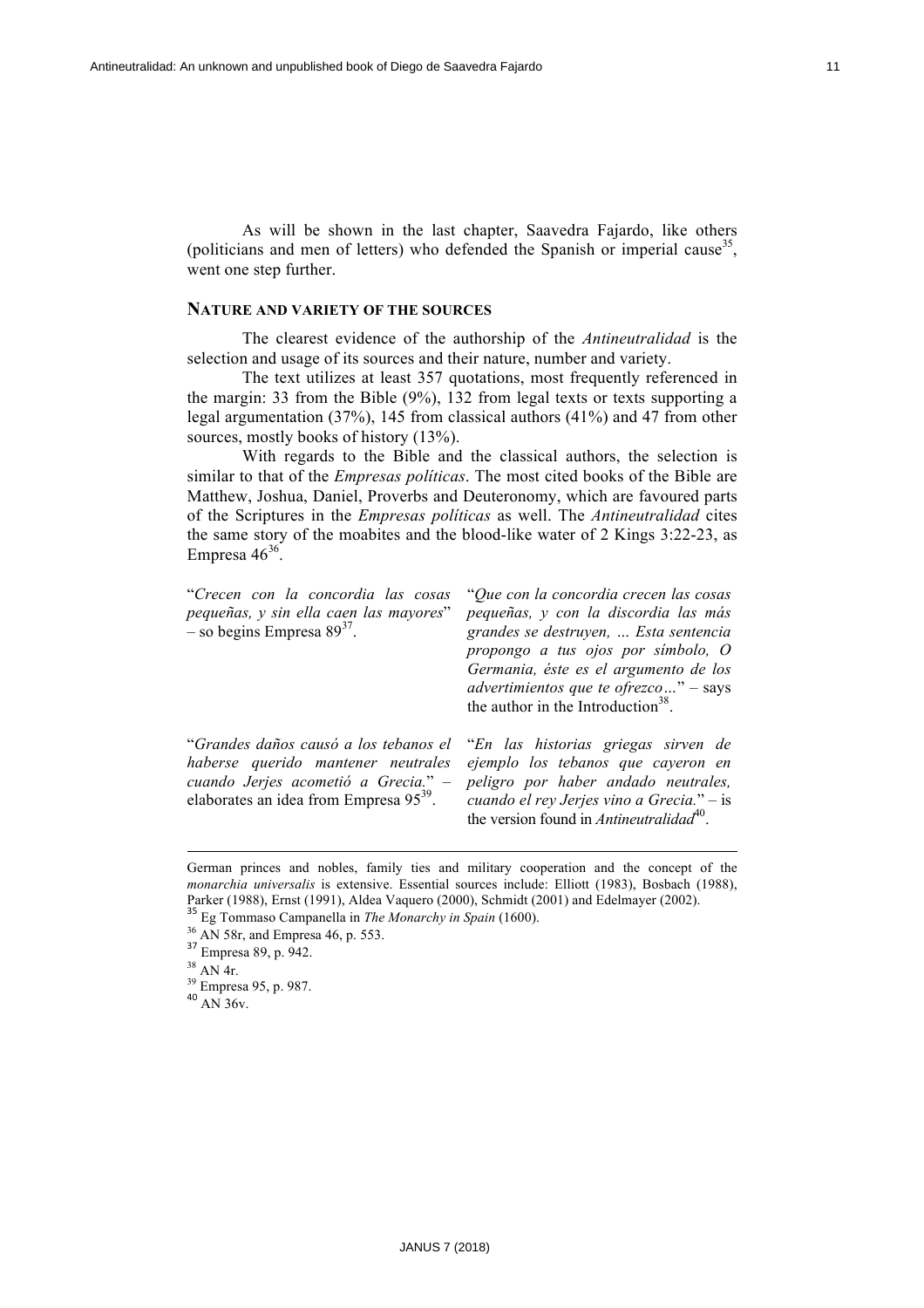Both texts quote the same verses of the *Aeneid* of Virgil, 6:851-853<sup>41</sup>, and in several cases we find *verbatim* quotations from Tacitus' *Histories*: "*Nemo enim unquam Imperium flagitio quaesitum bonis artibus exercuit*" 42, "*Rara temporum felicitate* ([in AN: faelicitas]*, ubi sentire quae velis et quae sentias dicere licet*" 43, "*Legiones operum et laboris ignaras, populationibus laetantes, veterem ad morem reduxit*" 44, "*Neque quies gentium sine armis; neque arma sine stipendiis; neque stipendia sine tributis haberi queunt*" 45, and from his *Germania: "Quia inter innocentes [*in AN: inter potentes*] et validos falso quiescas. Ubi manu agitur, modestia ac [*In AN: et*] probitas nomina*  superioris sunt.<sup>46</sup>"

In terms of the legal texts, of the classical jurists he uses most Scaevola (6 times) and Ulpian (12 times) – they are also mentioned in the  $Empressa<sup>47</sup>$ . Saavedra quotes peace treaties (21 times the Peace of Prague), the constitutions of the Empire (17 times), and the Golden Bull (8 times), besides many other feudal compilations and the works of medieval and early modern jurists, the analysis of which will require a separate investigation.

With regards to the other texts, the author likes to quote books of medieval and early modern historians, like the *Rerum Ungaricarum Decades* of Antonio de Bonfini (Hungary), the *Chronicon Saxoniae* of David Chytraeus (Saxony) and the *Suecia, sive de Suecorum Regis Dominiis et opibus* of Henricus Soterus and Andreas Bureus (Sweden), among many others.

In addition to the textual references, as might be expected, all five texts from 1640 (the *Empresas políticas*, the three unpublished discourses and the *Antineutralidad*) reveal a lot of similiarites with each other (and with the diplomatic correspondence of Saavedra in general), like typical phrases and sayings of Saavedra (*rienda suelta*, *flujo y reflujo*, *nervios*, *cuerpo de la república*, *máxima*), and themes, like friendship, discord, fidelity, reason of State, and his constant concern about the reality that the princes and states of the Empire provide the enemies with weapons, money, horses, accommodation, and food.

<sup>&</sup>lt;sup>41</sup> AN 32r, and Empresa 6, p. 239.<br><sup>42</sup> AN 34v, and Empresa 59, p. 696.<br><sup>43</sup> AN 40v, and Empresa 14, p. 302.<br><sup>44</sup> AN 59v, and Empresa 82, p. 898.<br><sup>45</sup> AN 66v, and Empresa 67, p. 766.<br><sup>46</sup> AN 34v, and Empresa 98, p. 1014.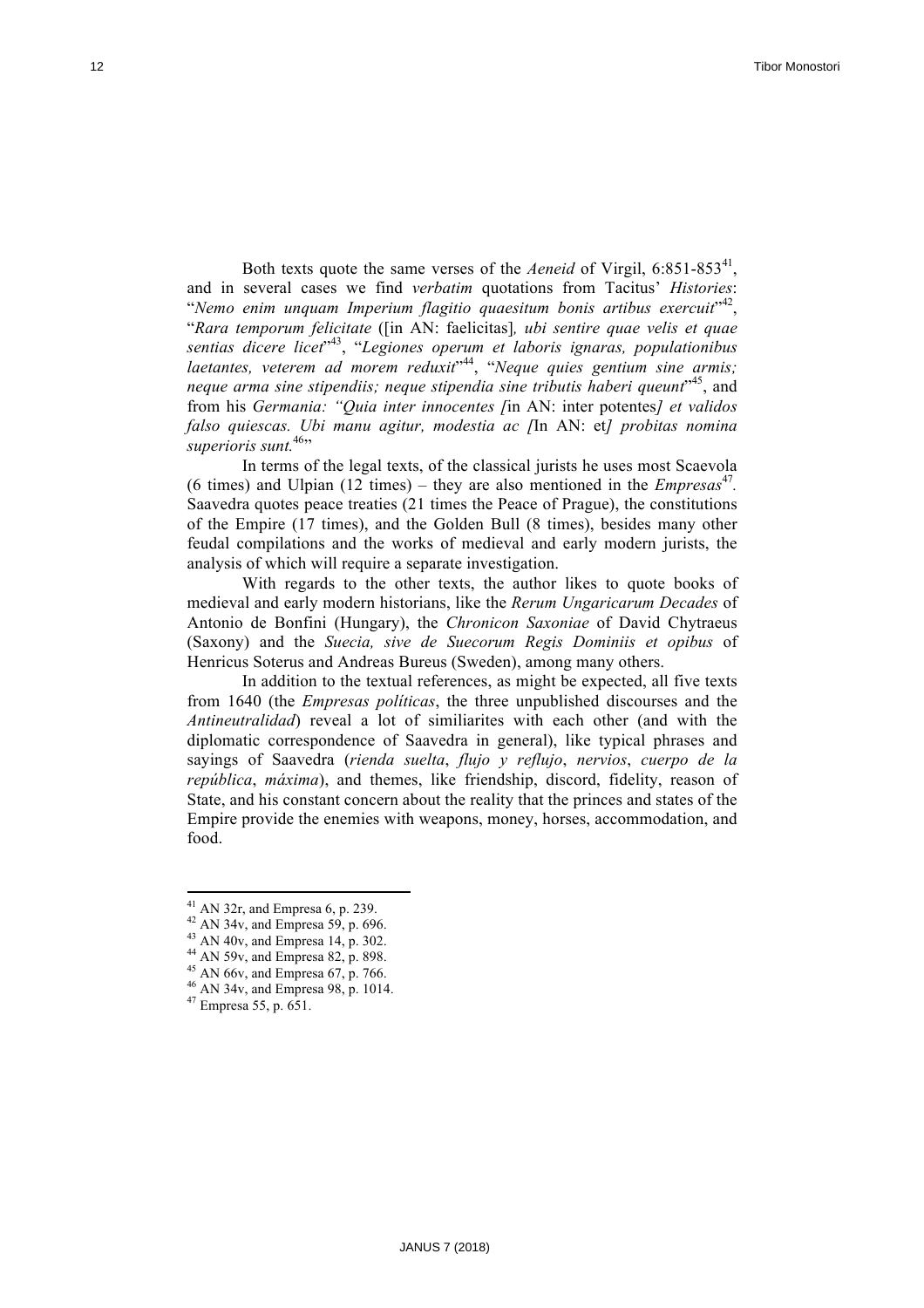# **MAGNITUDE AND IMPORTANCE OF THE** *ANTINEUTRALIDAD*

Before evaluating the book's cultural significance, two questions need to be answered. First, why did it remain unknown for centuries? Second, should it be really called a book, rather than a longer treatise or discourse?

As to the first question, a root cause analysis shows clearly the principal reasons:

- 1. The incorrect dating of the *Antineutralidad* in the Biblioteca Nacional de España. It may seem to be of minor importance, but the fact that due to a human error the *Inventario* of the BNE gives 1630 as the date of the manuscript, rather than 1640, might have derailed the attention of scholars $48$
- 2. The archives of Brussels, a principal source of Saavedra's letters and other writings, have not been thoroughly researched since Aldea Vaquero finished the publication of his diplomatic correspondence between 1631 and 1634, except for the recent examinations of Monostori<sup>49</sup>.
- 3. The anonymity of the manuscript. It was a regular practice of Saavedra who was asked several times by both the counsellors of the Emperor and the Spanish government<sup>50</sup> to write pamphlets and papers. Many of his writings were issued and sent for printing in various languages without authorship, place and date identifiers, in order to hide the fact it had been written by a representative of the Spanish Monarchy<sup>51</sup>. What seems to be still uncommon is that no name appears on his letter of dedication to the Count-Duke of Olivares either.
- 4. The lack of reference in his diplomatic correspondence. Although in 1644 Saavedra listed retrospectively quite a few of his writings<sup>52</sup>, a direct reference in his diplomatic correspondence to the *Antineutralidad* has not yet been found. The State Archives in Belgium should be expected to house such information: Ferdinand, the Cardinal-Infante acknowledged receipt of all his writings of 1640 (the *Empresas* plus the three unpublished  $\arccos$ <sub>553</sub>, except for the one in question, and those archives also reveal that another important text of Saavedra, the *Carta de un holandés escrita a*

<sup>48</sup> *Inventario general de Manuscritos de la Biblioteca Nacional*. I. (1 a 500), 432. It says: "*En el* 

<sup>&</sup>lt;sup>49</sup> Aldea Vaquero (1986-2008), Monostori (2011).<br><sup>50</sup> Saavedra Fajardo to Philip IV. Münster, 6 May 1644. Colección de documentos inéditos para la historia de España (1884), p. 45.

<sup>&</sup>lt;sup>51</sup> See also Boadas (2017).<br><sup>52</sup> Ibid.<br><sup>53</sup> AEB SEG 342-344, passim.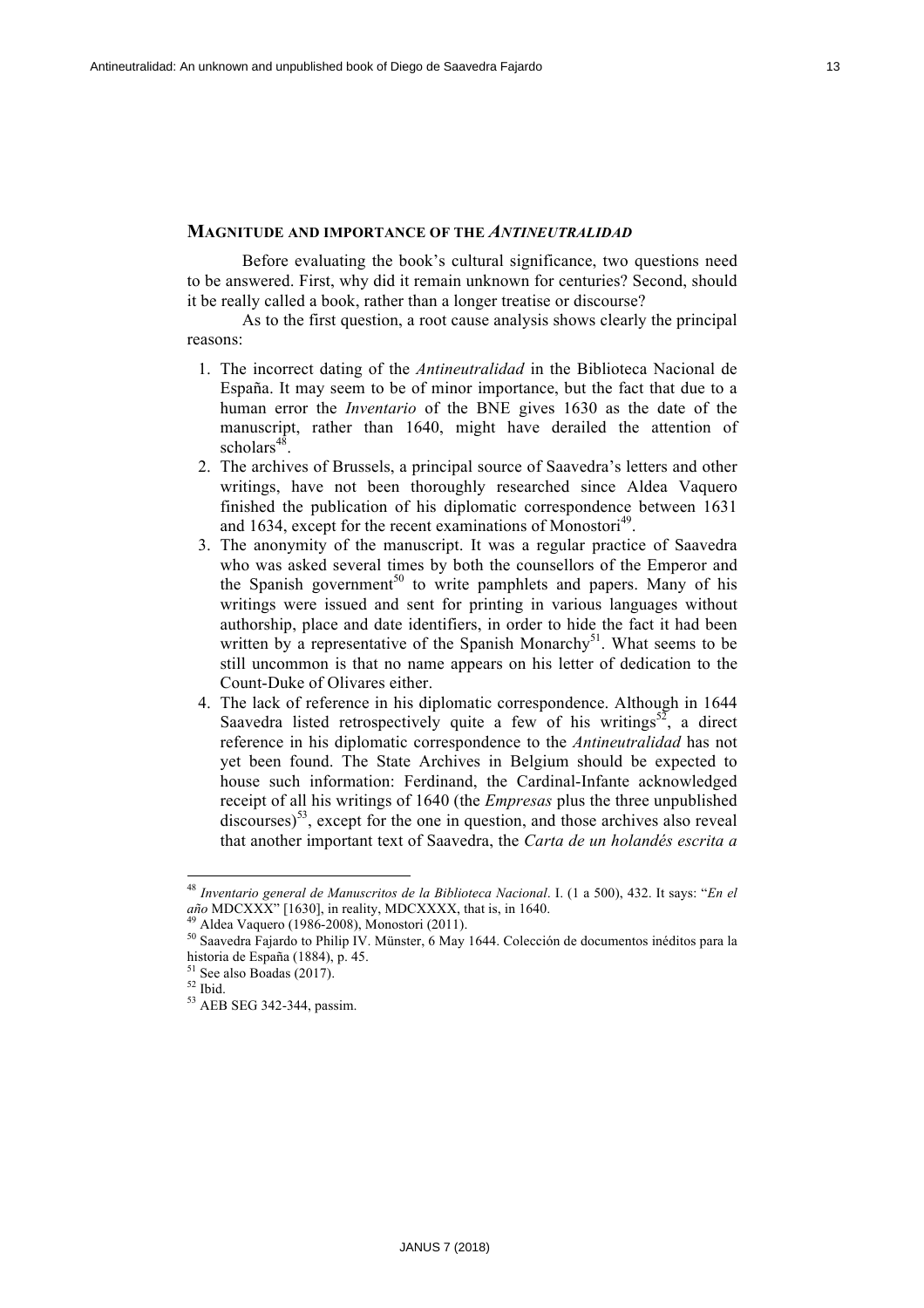*un ministro de los estados confederados* was not written in 1642 or 1643 as recently assumed by scholarship<sup>54</sup>, but in April or in May 1641 in Regensburg<sup>55</sup>, a couple of months later than the possible date of compilation of the *Antineutralidad*. More thorough research needs to be conducted for that purpose in the archives, mostly in the General Archive of Simancas in Spain, and Brussels to find more evidence and more signs of the motivation behind the work.

5. Considerations of literary and art history, and those of political thinking have predominantly triggered and steered the studies and publications about Saavedra Fajardo in the last decades. When his diplomatic endeavours were explored, they were done habitually from the perspective of the Spanish Monarchy. Since the Murcian author was a global figure, representing a global power, in a time when the modern order of global and international law was formed, an even more comprehensive and interdisciplinary research framework is required to fully capture and understand his thoughts, motives and methods. The *Antineutralidad,* more than any of his writings, calls for that level of methodological granularity and completeness. From this perspective it becomes clearer why the anonymous, legal and political treatise of Saavedra Fajardo on Germany remained hidden.

As for the second question, I call it a book for various reasons: the wellplanned and detailed structure of the work, its length, the direct dedication to the Count-Duke of Olivares (and therefore the importance of the work for the author himself), the likely intention of printing it, and its state of readiness for printing. Lastly, with the term "book", my intention is to split the prosaic works of Saavedra Fajardo into two categories: books (the *Empresas políticas* and the *Antineutralidad*, among others) and the minor works (*Minora*).

With regards to the scale of the book and its status in his *corpus*, it needs to be stated that the purpose of this article has been primarily to prove the authorship and give general guidance about its content and sources as well as about the locations where the *Antineutralidad* can be found. Several areas deserve long, separate publications, from its legal argumentation to the usage of his sources. A scrupulously annotated critical edition is a must and I have taken the first methodological steps towards making it happen.

This said, some preliminary observations can be offered. A first and second reading show that the *Antineutralidad* is not only a mature masterpiece

 

 $54$  Sáez (2014), Boadas (2017).<br> $55$  Saavedra Fajardo to the Cardinal-Infante Ferdinand. Regensburg, 6 May 1641. AEB SEG 345, 26r-28v. (ciphered and deciphered).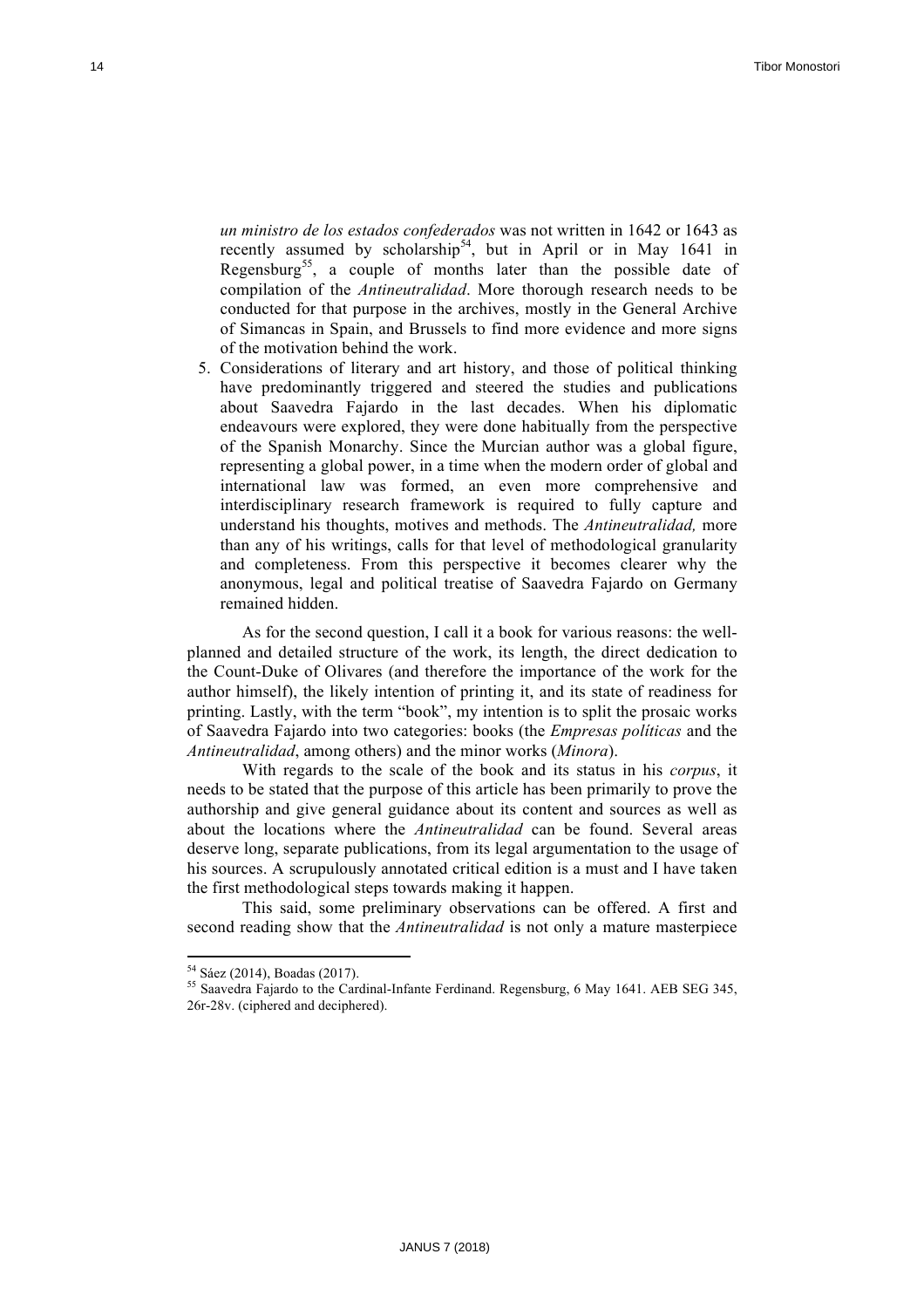of Saavedra Fajardo, but it can be equalled only by the *Empresas políticas* in his *corpus*. The classical and modern sources and their incorporation in the text and the development of the political maxims and reasoning are very similar. The lack of emblems (and their explanatory and descriptive power) and the smaller volume of the treatise are offset and compensated by the rich legal argumentation and the dialectic nature of the assertions and counterarguments, sometimes almost in the form of a dialogue. The book is a sort of showcase and practical application of the *Empresas políticas* and goes beyond the traditional understanding of Saavedra Fajardo as a rare combination of a diplomat, a man of arts and a political theorist. With the book (and the three other discourses from 1640 and an even closer look at his diplomatic endeavours) he gets even more multifaceted and rounded: the picture that emerges is that of a good debater, a well-trained historian, a jurist and legal advisor to Spanish policy making and a strategist.

At the very end of the Spanish dominance in Europe, Saavedra Fajardo made a huge intellectual effort to convince his audience of the reason and the necessity of sustaining and upholding the military and political power of the House of Austria in the Empire. As a result of his outstanding erudition, comparable to the top writers of the Spanish Golden Age literature, and of his first-hand, in-the-field experiences with imperial matters, he managed to develop a genuine, valid and robust reasoning and a theoretical structure in order to defend and justify the Spanish and Catholic cause during the Thirty Years' War.

On top of that, the *Antineutralidad* has an end-to-end view on all of human and divine history and it has an eschatological feature: once Germany and the Empire joined forces and expelled Sweden and France from the Empire, the time should immediately come to reconquer all of Europe lost to the Ottoman Empire, retake the former Eastern Roman Empire and Jerusalem, before human history ends with the second coming of Jesus Christ<sup>56</sup>.

The Holy Roman Empire played a central role in this end-to-end vision: it was a direct successor of the Roman Empire as per the medieval and early modern concept and practice of the *translatio imperii*, traditionally originated in the second chapter of the book of Daniel in the Old Testament, verses 39 and 40 – the very verses quoted on the last pages of the *Antineutralidad*<sup>57</sup>. The Roman Empire (the ancient and the Holy) would be the last one before the end of the world.

 $\frac{56}{57}$  AN 67r.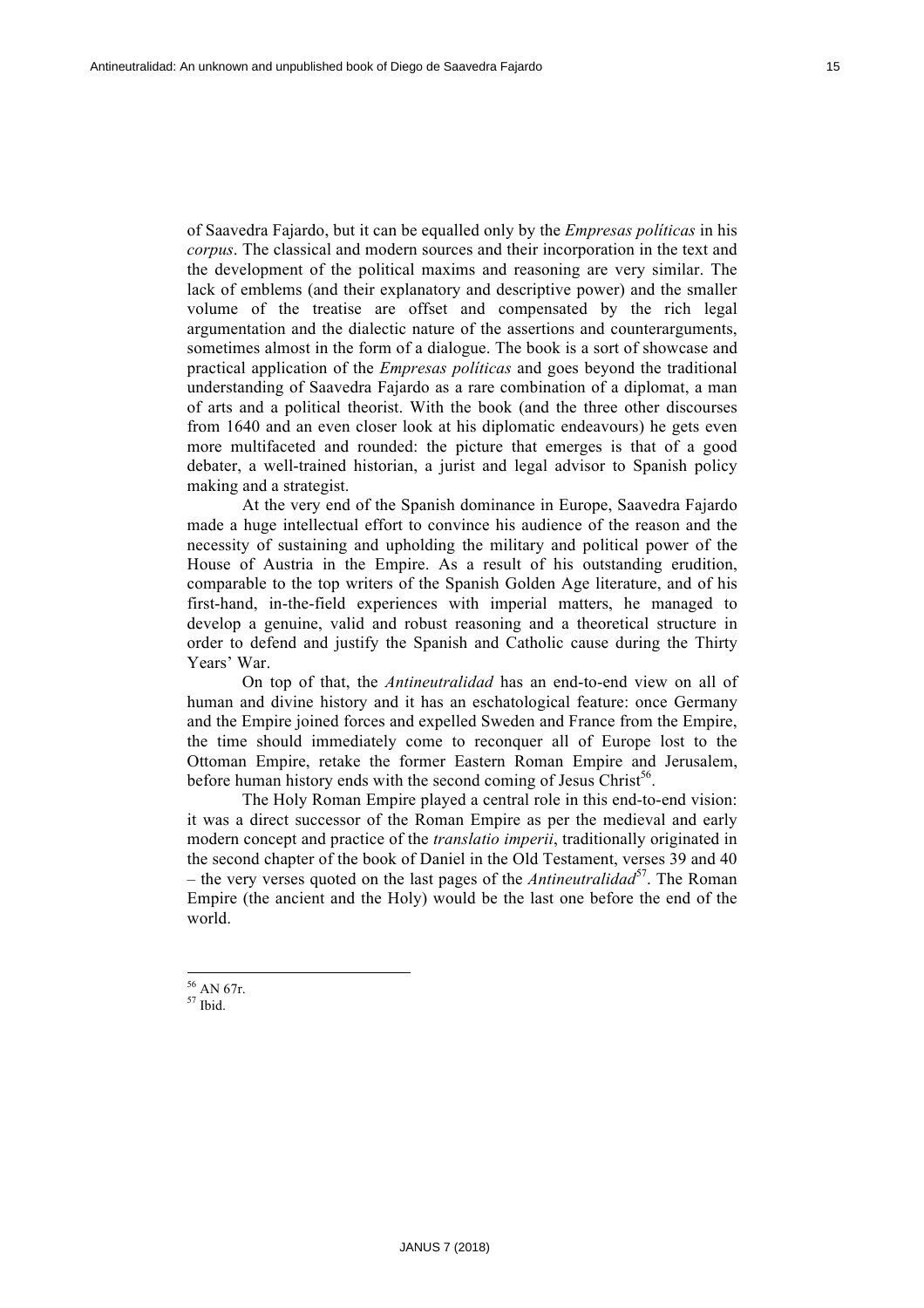As a consequence, in the world of 1640 the "antineutrality" of the German *natio* towards France and Sweden (and their allies) was the necessary and sufficient condition of the survival of the global hegemony of the Spanish Monarchy and of the dynasty, the *Casa de Austria*, and of the fulfilment of the divine prophecies of the Scriptures.

While the *Empresas políticas* as a book is the formal masterpiece, the *Antineutralidad* is the informal, practical *obra maestra* of the Spanish writer. It is not a coincidence that he dedicated the first book to a royal family member, and the second book (like his own political career and his diplomatic efforts) to the Spanish Monarchy, and to the actual ruler of the state, the Count-Duke of  $Olivares<sup>58</sup>$ .



# **Abbreviations**

BNE = Biblioteca Nacional de España, Madrid

- AEB SEG = Archives de l'État en Belgique, Secrétairerie de l'État et de Guerre, Brussels
- $AN = Antineutralidad$

<u> 1989 - Johann Stein, fransk politiker (d. 1989)</u>

ÖstA, HHStA = Österreiches Staatsarchiv, Haus-, Hof- und Staatsarchiv, Vienna

# **Bibliography**

- Aldea Vaquero, Quintín, "España y Europa en la Guerra de los Treinta Años", *Cuenta y razón del pensamiento actual* 115. (2000), pp. 65–74.
- Boadas, Sònia, *Dos epistolarios inéditos de Diego de Saavedra: un diplomático en el Franco Condado y en Münster*. Besançon, Presses universitaires de Franche-Comté, 2015.
- Boadas, Sònia, "La impresión de los panfletos políticos de Diego de Saavedra: Noticias del *Tratado de Neutralidad* y *Carta de un holandés*", in *La invención de las noticias. Las relaciones de sucesos entre la literatura y*

<sup>&</sup>lt;sup>58</sup> "Porque su argumento es la fidelidad que los vasallos deben a su supremo príncipe, y patria." Saavedra Fajardo's letter of dedication to the Count-Duke of Olivares. S.d. BNE, Mss. 432. 2bisr.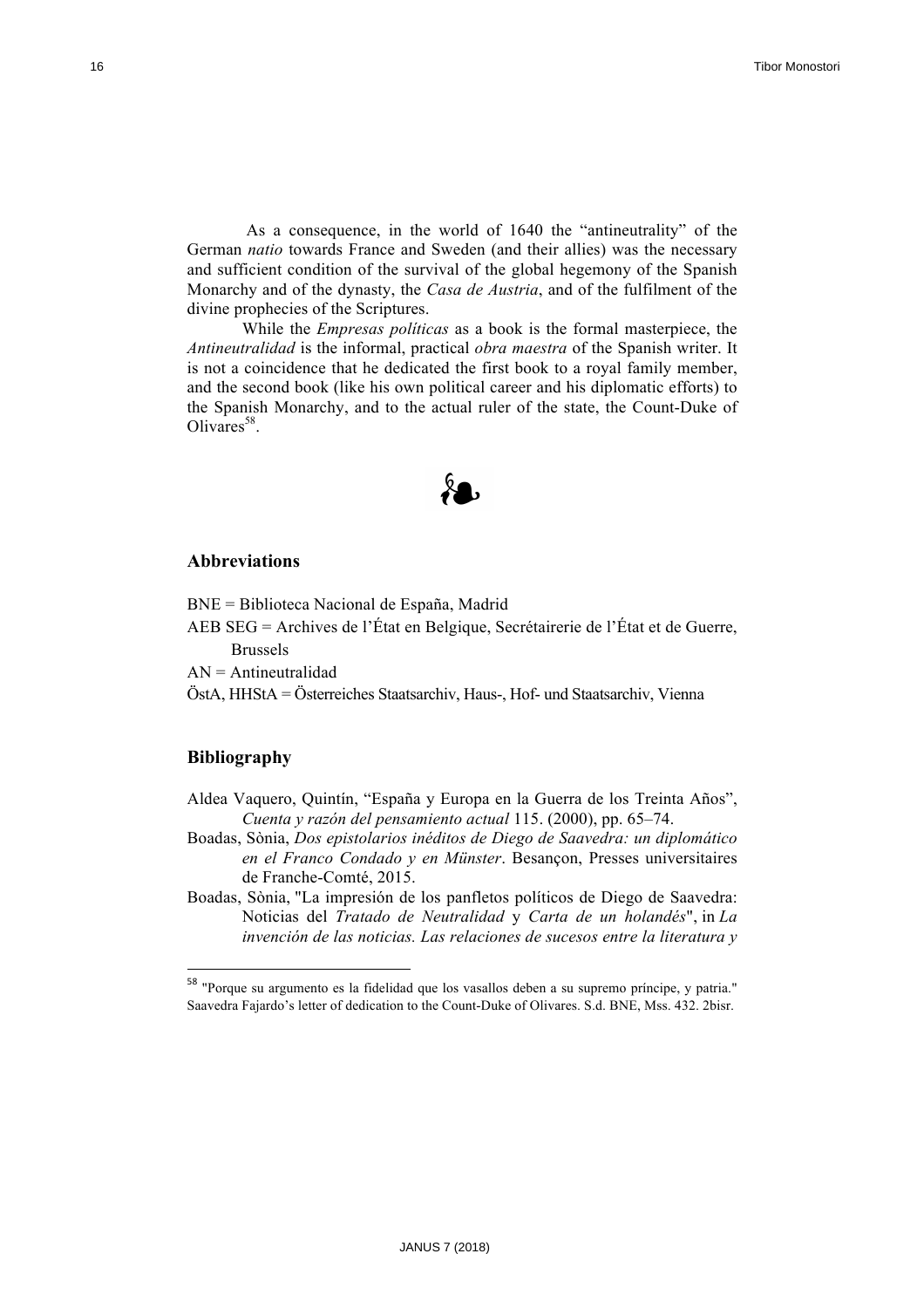*la información (siglos XVI-XVIII)*, Giovanni Ciappelli y Valentina Nider (eds.), Trento, Colección Labirinti, 2017. 567-582.

- Bosbach, Franz, "Die Habsburger und die Entstehung des Dreißigjährigen Krieges. Die 'Monarchia Universalis'", in *Krieg und Politik 1618– 1648. Europäische Probleme und Perspektiven*, Konrad Repgen (ed.), München, Oldenbourg, 1988, pp. 157–168.
- *Colección de documentos inéditos para la historia de España* 82, Madrid, Academia de la Historia, 1884.
- Edelmayer, Friedrich, *Söldner und Pensionäre. Das Netzwerk Philipps II. im Heiligen Römischen Reich*, Wien-München, Böhlau, 2002.
- Ernst, Hildegard, *Madrid und Wien 1632–37. Politik und Finanzen in den Beziehungen zwischen Philipp IV. und Ferdinand II.*, Münster, Aschendorff, 1991.
- *España y Europa en el siglo XVII, correspondencia de Saavedra Fajardo,* I-III., Quintín Aldea Vaquero (ed.), Madrid, CSIC, 1986-2008.
- Elliott, John H., "A Question of Reputation? Spanish Foreign Policy in the Seventeeth Century"*, Journal of Modern History* 55 (1983), pp. 475– 483.
- Fraga Iribarne, Manuel: *Don Diego de Saavedra Fajardo y la diplomacia de su época*, Madrid, Ministerio de Asuntos Exteriores, 1998 [1955].
- Korpás, Zoltán, *V. Károly és Magyarország*, Budapest, Századvég, 2008.
- Monostori, Tibor, "La actividad diplomática de Saavedra Fajardo en la política centroeuropea en el espejo de tres discursos desconocidos", in *La dinastía de los Austria. Las relaciones entre la Monarquía Católica y el Imperio,* José Martínez Millán, Rubén González Cuerva (eds.), Madrid, Ediciones Polifemo, 2011, pp. 1333–1340.
- Niederkorn, Jan-Paul, *Die europäischen Mächte und der "Lange Türkenkrieg" Kaiser Rudolfs II (1593–1606),* Wien, VÖAW, 1993, pp. 183–255.
- *Obras completas* [de Diego de Saavedra Fajardo], Ángel González Palencia (ed.), Madrid, Aguilar, 1946.
- Parker, Geoffrey, *The Thirty Years' War*, New York, Routledge, 1988.
- *Rariora et Minora* [de Diego de Saavedra y Fajardo], José Luis Villacañas (ed.), Murcia, Tres Fronteras, 2008.
- Rauscher, Peter, "Kaisertum und hegemoniales Königtum: Die kaiserliche Reaktion auf die niederländische Politik Philipps II. von Spanien"*,* in *Die Epoche Philipps II. (1556–1598),* Friedrich Edelmayer (ed.), Wien– München, Verlag für Geschichte und Politik / Oldenbourg, 1999, pp. 57–88.
- Rosa de Gea, Belén,*"Res Pública" y poder. Saavedra Fajardo y los dilemas del mundo hispánico,* Madrid, Biblioteca Nueva, 2010.